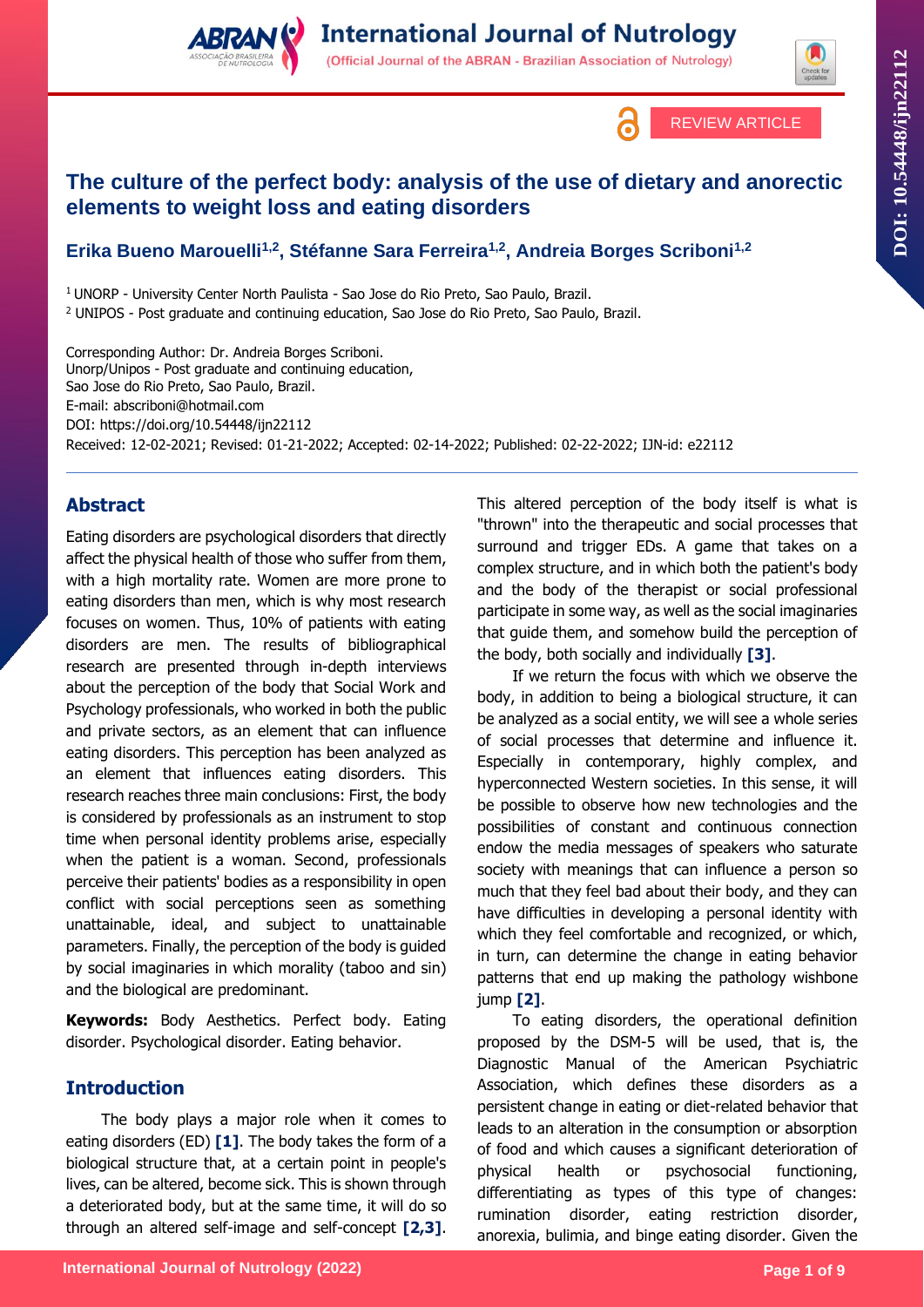above, an investigation was carried out to determine the senses linked to the body in professionals who treat and intervene in eating disorders **[1,2]**.

In various cultures and historical periods, corporeality was inextricably linked to the social and cultural. In Western society, education tends to shape our body, already adjusted to the demands and regulations of the environment in which we live, the body acquiring a very relevant function as a cultural mediator. This is how the ideal body image is shaped by the values, beliefs, and aesthetic canons that each society promotes; in such a way that the last decades of the 20th century and the beginning of the 21st century were characterized by a total cult of the body **[4]**. An exploratory survey of eating disorders showed that 18% of school-age youth, 15% of a group of college students, 41% of overweight adolescents, along with 23.4% of pregnant women attending primary care controls, would be at risk of developing anorexia nervosa and/or bulimia nervosa under certain favorable contingencies; that is, they had a partial or subclinical disorder. In a six-year prospective follow-up of this population, it was found that approximately 40% of the subjects continued to be at risk of developing an eating disorder and, of these, around 27% had a complete nutritional picture **[4]**.

In this aspect, it is necessary to identify risky eating behaviors and the consumption of drugs to lose weight in the development of eating disorders in the search for the "perfect body". Thus, it is necessary to bibliographically analyze the Eating Behaviors of Risk, know the eating behaviors that are at risk for the development of eating disorders, in the search for the "perfect" body imposed by society, evaluate the impact of consumption of weight loss medications and classify the frequency of risky eating behaviors by sex **[5]**.

Adolescents compete to be thinner as a sign of prestige and aesthetics and the control over their bodies that they wish to reflect. The role of prevention from the medical point of view of these disorders is essential, identifying at-risk groups early, establishing nutrition education and school food programs and the practice of healthy physical exercise, widely disseminating information about these affections to family members and the population. in general, encouraging the more selective use of the media that place their attention on the figure, which greatly favors the distortion of body image **[6,7]**.

Therefore, this study aimed to analyze the use of drugs to lose weight and eating disorders.

## **Methods Study Design**

The methodology adopted in this study was based

on a qualitative literary review study. The research process was based on research in various materials by renowned authors in the field of study in question, and the data collection was through digital books, articles, etc.

### **Data Sources**

The search strategy was performed in the PubMed, Scielo, Cochrane Library, Web of Science and Scopus, and Google Scholar databases, using scientific articles from 2001 to 2021.

### **Descriptors (MeSH Terms)**

The main MeSH Terms used were "Body Aesthetics. Perfect body. Eating disorder. Psychological disorder. Eating behavior", following the rules of the word PICOS (Patient; Intervention; Control; Outcomes; Study Design).

## **Development**

### **The Construction And Medicalization Of The Body**

The eighteenth century will be the time when the body will be the object of attempts to dominate it to make it docile. It is the moment when the medical gaze that Foucault talks about (2007) **[5]** appears. The French philosopher says that in this century there is a process that has two faces. At the origin of the process, Foucault (2007) focuses on the problem of the body, that is, an instance that henceforth enters the sphere of politics-biopolitics, to be more exact, as an element to dominate and an object of political management. For Foucault, the body appears as a carrier of new variables: not simply bodies that are scarce or numerous, subjects or insubmissive, rich or poor, valid or invalid, strong or weak, but also more or less usable, more or less susceptible to profitable investments, endowed with a greater or lesser chance of survival, death or illness, more or less capable of effective learning. The biological characteristics of a population thus become relevant elements for economic management, it being necessary to organize around them a device that guarantees their submission and, above all, the constant increase of their usefulness.

Medicine is no longer an individual practice to be a social practice, which leaves things less and less out of its control. At the same time, the clinical dimension of the hospital emerges, that is, "the hospital as a place for training and transmission of knowledge **[5]**. This clinical dimension revolves around several axes, one of them being the overlapping of the disease in the bodies,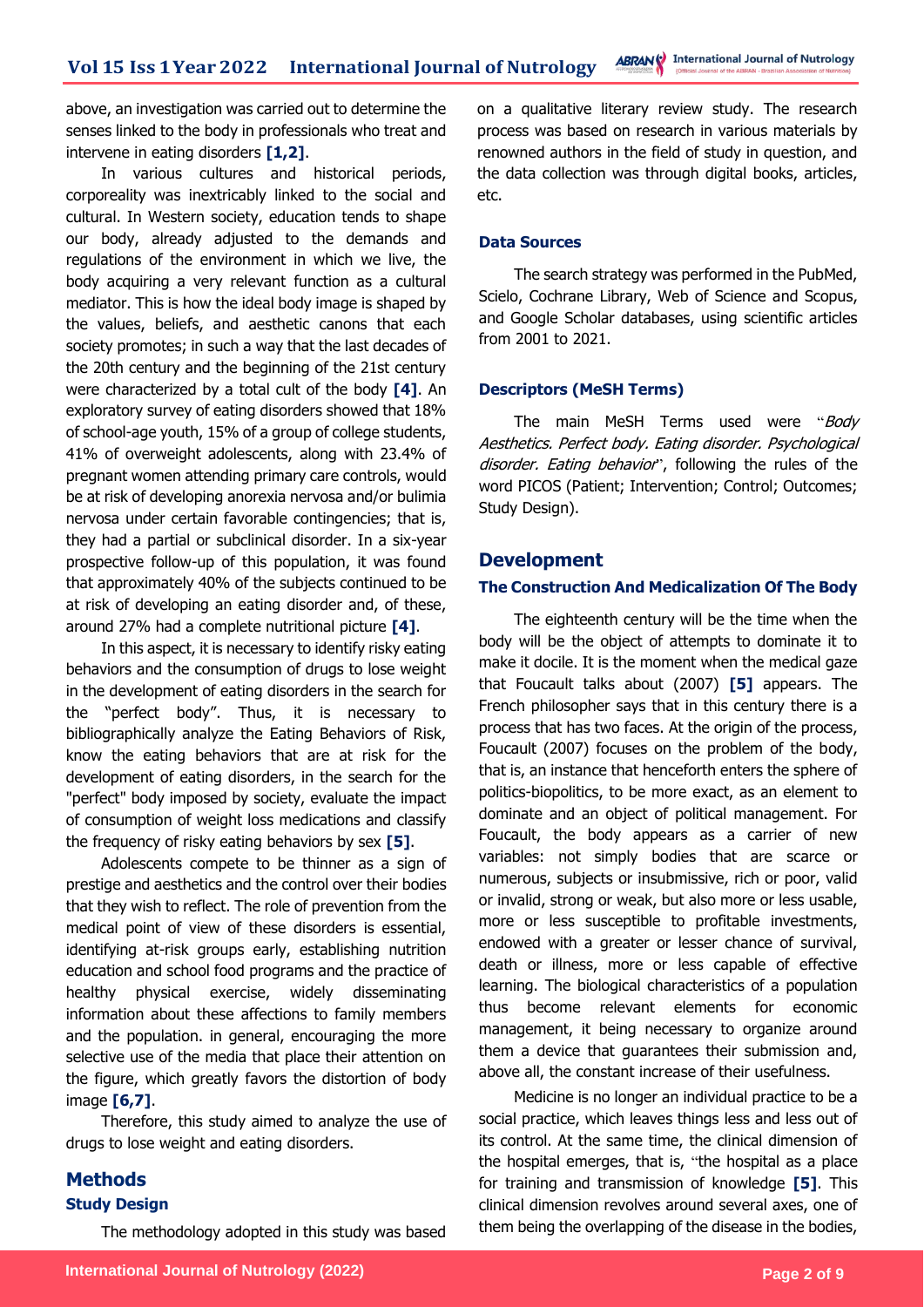but placing the symptoms in a game of relationships, subordinations, divisions, and similarities, which start to obscure and hide the person's presence. Thus, the physician's gaze does not initially turn to that specific body, that visible set, that positive fullness that is in front of him, the patient; but at intervals of nature, lakes, and distances, where they appear as negatives.

From that moment on, medical science incorporates the social power of giving certain people the "label" of mental illness with all that it means: confinement, limitation of subjective or social rights, stigma, difficulties to others and isolation, etc. This domain of medicine on the identity and definition of the body ends up permeating the perception of social workers and psychologists, given the social hierarchy of medicine within the organizational scheme of the professions in the different institutions and organizations in which these professionals are provided. Regarding the construction of the body, the first to clearly explain the status of the body as a sociocultural construction was Marcel Mauss. Mauss introduces the concept of body technique, defining it as how man, society by society, traditionally uses his body. He is the first to advance that through socialization the way we move, rest and use our body is structured **[4]**.

Still, Bock (2012) **[4]** says that "We have bodies, but we are also, in a specific sense, bodies; our corporeality is a necessary condition of our social identification, so it would be absurd to say "I arrived and brought my body with me **[4]**. In short, sociology claims the subject of the body who claims that at that moment it is colonized by the imaginary biologist, as he considers that the body is a matter of special importance for sociological reflection since incorporeality, as stated in the last nomination, the social identity of individuals is at stake. made from sociology, since, according to this sociologist, the body in sociological theory had a furtive and secret history, not none. But Bock (2012) **[4]** recognizes that the body in postmodernity reaches high levels of complexity, as it presents itself at the same time as the most solid, elusive, illusory, concrete, metaphorical, always present and always distant: a place, an instrument, an environment, a singularity, and a multiplicity.

These initially paradoxical characteristics and traits are explained through the processes that affect the body in contemporary times. If in antiquity or modernity the body was considered a natural entity and for being such it was an anchor to cling to, since, in principle, it would not vary with time, today the body has acquired the character of a culturally operative and living fiction **[6]**. This means that the body is inserted in a web of meanings and meanings, which allows its diversification through the application of body modification techniques, and even more, currently allowing body reconstruction in the biological sense (breast enlargement, leg-lengthening to get taller, cosmetic surgeries of all kinds, change of nose, even having the nose of actress x or actor y, etc.) **[7]**.

Faced with the traditional body characterized by its liminal, unified, uninterrupted character that distinguishes us or excludes us from the other, the postmodern body appears characterized as an individual identity element, diversified, interrupted and that can function as an element of connection with others. From this point of view, the body is a structure that is especially permeable to meanings, and it can be used as an instrument to guarantee social order through its construction in different social imaginaries.

Costa (2009) **[3]** comments that if a superficial look is given to the question of the body in postmodernity, the discourse about it may seem colonized by medicine and biology, but both disciplines would account for official knowledge of a formal nature. dictated by academic bodies of universities; and that it would legitimize the practices of both sciences. This social construction of the body undoubtedly influences therapeutic and social intervention processes. And it is necessary to take into account that the professionals themselves have/are a body and are affected by the social imaginaries of this structure.

### **The Social Imaginaries of the Human Body**

It is therefore necessary to look at the body as an inexhaustible reservoir of social imaginary, as, as Greenfeld (2001) **[8]** points out, the body allows the emergence of imaginaries. Within the theme of social representations, the first analyzes refer to Emilio Durkheim, who started to typify them from the concept of collective consciousness. One of his first concepts was "bringing things to mind". Only until his first book would he have a more concrete concept based on the German psychologist Wundt "a representation is not, in fact, a simple image of reality, an inert shadow cast on us by things; it is a force that causes a whirlwind of organic and physical phenomena around it within the body.

Thus, religion, being the media area where popularity emerges, is structured around a set of beliefs in society. This is why in Durkheim's words, they are mental phenomena that are shared by the main exponents of Durkheim's theory are Moscovici and Denise Jodelet. For Serge Moscovici, social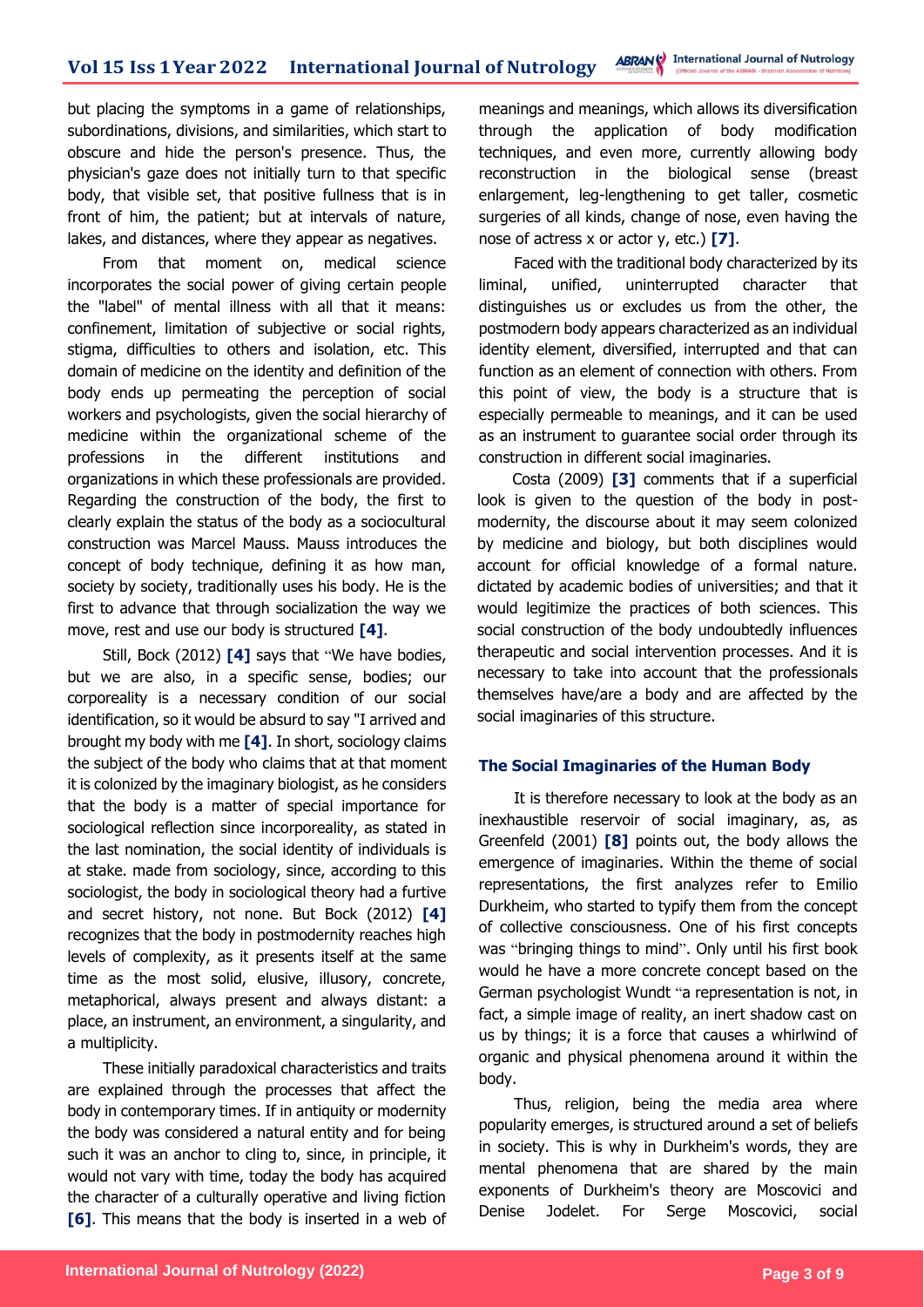representations include cognitive, affective, and symbolic contents that play a significant role in the subjects, but also in the organization of the groups they live in and which would have their characteristics, as mentioned by Xavier (2013): Social characteristic of its genesis; Be shared and widely distributed in the community, as a specific way of thinking, feeling and acting in social groups; Internal structure and social processes involved **[9]**.

Therefore, Xavier (2013) **[9]** analyzes three dimensions of social representations: information, a field of representation, and attitude. As for information, it is related to what the individual knows. This information is collected through individual or collective actions. In other words, the experience that the social groups he interacted with left him. The field of representation is the organization of content, giving rise to ideas or concepts with which there is agreement. Finally, there is the dimension of attitude, which is what the individual feels, be it a favorable or unfavorable orientation. In the words of Moscovici himself "he concludes that we inform and represent something only after having taken a position and based on the position taken". These dimensions serve him well for the human being as a guide to analyze the information obtained, which finally allows him to express himself with a certain sense and property about the reality he perceives.

Maria Laiz Damasceno (2010) **[10]**, another researcher who has carried out works and contributions on the theme of social representations, created it as a definition of social representations that "are a form of knowledge and also a strategy to acquire and communicate it. knowledge." In addition, the author characterizes modern societies as "bombed" firmly by the media. The two mentioned authors agree on these aspects, as they find in the media an affinity in the everyday language of each group. Researcher Damasceno (2010) supports her in Moscovici's theories and emphasizes the deepening of this theory, although there is a high degree of complexity when it comes to theorizing from empirical experiences since the facts proved in the theoretical analysis of social representations through the qualitative method to access the universe symbolic and significant of the subjects.

Still, looking at the theories of imaginaries and representations, it is possible to see the importance of these two issues, because, thanks to these two processes, collective behavior originates, it is important to continue studying and contributing to these two models that are not synonymous, but they complement each other and make use of this useful tool to

understand social reality, and not only understand it, but also intervene in the pursuit of human development [11]. In this sense, it is finally worth mentioning that biological images of the body are rooted in the ideas that Darwin developed. To the point of being able to speak of psychiatric Darwinism that would argue that mental illness leaves marks on people's physical appearance. It is worth mentioning that ideas of this type would be the starting point for Lombroso, who even published a photographic study of the faces of some women who committed a crime. These theories are transferred to sociobiology through the entomologist E. Wilson, who, in turn, would influence the entire etiology **[11]**.

In the imagination of the sexed body, it can be mentioned that Margaret Mead pointed out that the sexed body of all cultures did not coincide, but that some imaginaries determined the social construction of certain biological-sexual facts. Today theories about the sexual difference between men and women have acquired great complexity. Faced with the traditional dichotomy of man and man, others currently overlap, forcing what has been called heteronormativity. Different sexual orientations come into play, amplified by new phenomena: heterosexuality, homosexuality (and their different manifestations: bears, daddies, kittens, otters, wolves, etc.), bisexuality, asexuality, polysexuality, etc. and to that are added transvestite, transsexuality, and different sexual tastes: sadism, masochism, different fetishisms and new situations or configurations such as different masculinities **[12]**.

In this context, as Shore (2011) **[13]** points out: "The moral and physical qualities attributed to a man or a woman are no longer inherent to the attributes of the body, they belong to the social meaning that this gives them and the norms of behavior that this implies.

### **The Use of Marketed Products for Weight Loss and Its Risks**

Currently, there are beliefs and perceptions about the effect of food on the body and, consequently, on body image. Thinness, obesity, vigor, strength, skin appearance, hair, and beauty care products of the type and quantity of food and constitute an element that comes into play when choosing what to eat. The culture of "weight loss", combined with social pressures and fashions, has contributed to the unnecessary increase in adherence to diets that are harmful to health, especially among women. The ideal of a very slim body figure proposed by today's culture is impossible for most to achieve. This generates dissatisfaction and guilt and generates strategies that aim to reduce weight and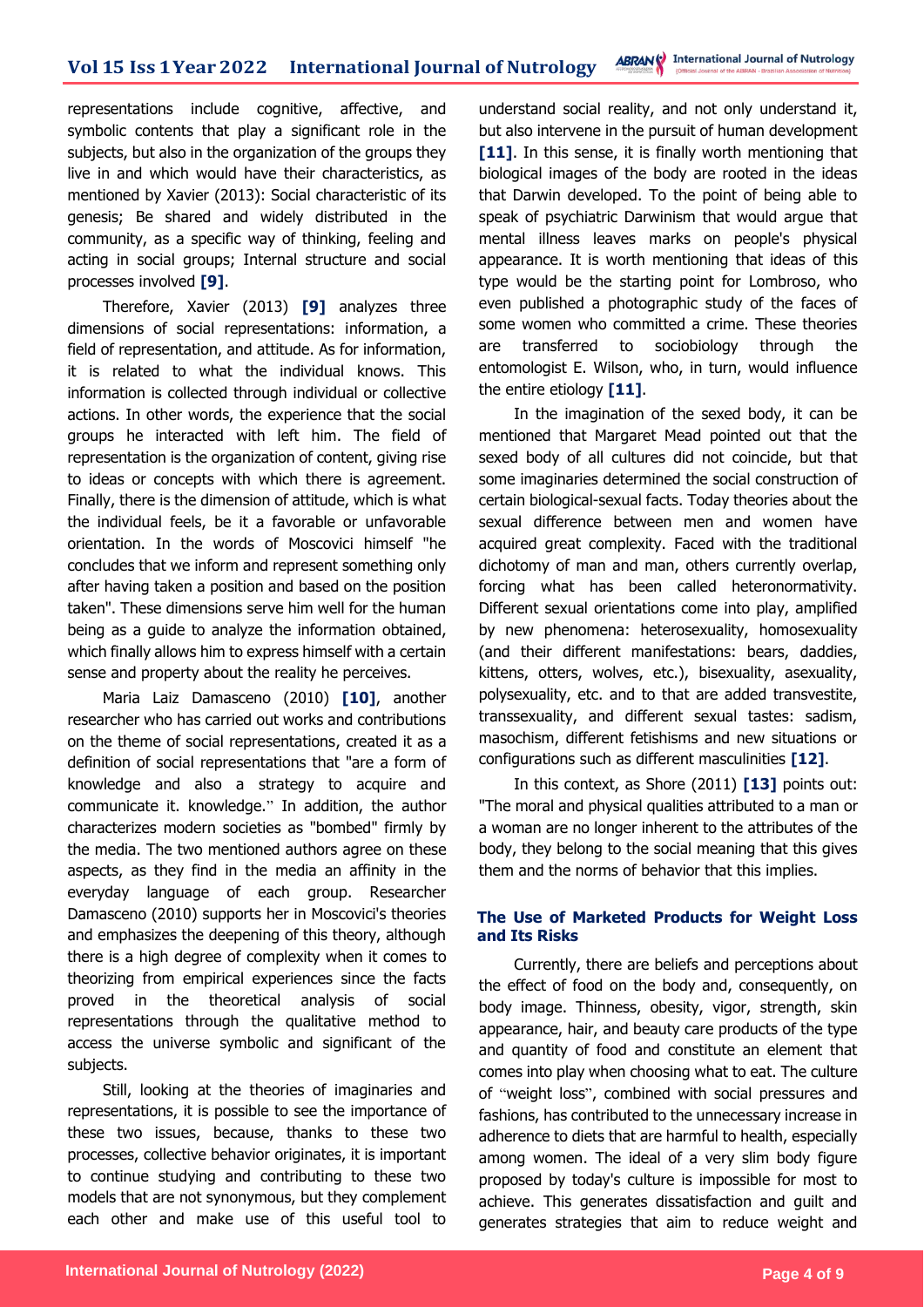body volume, but which sometimes prove to be counterproductive, such as frequent and poorly oriented diets. When individuals are on diet regimens to lose weight, unattainable goals are often set for themselves. Diets become popular the faster pounds are lost **[14]**. This new food awareness has also reached women and men in rural areas of the country. The fashion industry, manufacturers of slimming products, diet foods, and beverages, the messages contained in presentations of these products, publishers of books and magazines on diets, and experts in "magical" diets to lose weight, among many other factors, have reached various communities of the country and transformed food practices and representations, as well as its language. Now, women are also concerned about their figure, contrary to what appears in research carried out between the 50s and 80s **[14]**.

This qualifier refers to diets that, without any scientific basis, claim to have unproven qualities that are not consistent with current knowledge of the Science of Nutrition. They promise quick weight loss through easyto-follow dietary guidelines, are different from what the person has tried before (and likely failed) and are often promoted with the addition of being "natural", totally safe and without health risks. While any diet and probably the most unbalanced ones can give short-term results, they don't seem the most convenient from a nutritional point of view and can be risky from a health point of view and difficult to maintain for long. time, which means that its effectiveness can be questioned **[14]**.

Still, Modesto (2020) **[15]** defines miraculous products as those that are characterized by exalting one or more therapeutic qualities, aiming to eradicate evils. They are made with plants, nutrients, synthetic products and other ingredients that generate effects that are still unknown and that have pharmacological action without being medication. Its advertising is associated with the fraudulent promotion, distribution or sale of articles that are shown to be effective in the diagnosis, prevention, cure, treatment or eradication of a disease, without their effectiveness and safety having been scientifically proven. It is worth mentioning that the so-called "natural" products are accessible to the population and are usually accompanied by large marketing campaigns that publicize their enormous advantages, although their quality, safety and efficacy have not been proven. Most products marketed as weight loss aids contain medicinal plants in their composition, which the patient demands directly, without adequate professional guidance, just because they have heard or read their hypothetical beneficial

effects.

Besides, food supplements, in turn, are herbal products, plant extracts, traditional foods, dehydrated or fruit concentrates, with or without vitamins or minerals that can be presented in the pharmaceutical form and whose purpose is to increase the total food intake, complement it or supplement some of its components **[15]**. There is a tendency to believe in the safety and effectiveness of medicinal plants. In the case of weight-loss products, their preference seems to be linked to the difficulty of sustaining a change in lifestyle that includes a high-fiber diet and more time spent on physical activities.

As part of the phenomenon of advertising of various products, especially food supplements, and the impact and risk that their dissemination implies, National Council for Advertising Self-Regulation defined as one of its five priority projects the regulation of products called miracle products. An important fact to highlight is the fact that many diet pills are not properly regulated by any institution, such as the FDA, Food and Drug Administration, in the United States. In addition, some companies of this type of medication have been sanctioned for misleading advertising, and the truth is that this happens all over the world.

Also, many diet pills have been researched and the truth is that in most cases they are not very likely to help you lose weight. Some pills created from herbs and natural sources do not precisely help to burn fat. Therefore, the individual may be losing money instead of calories. In some cases, diet pills can cause problems with the digestive system because they contain fat blockers that decrease nutrient absorption, which can cause diarrhea, abdominal pain, or stomach inflammation. Even its long-term ingestion can cause worse side effects than those already mentioned **[14]**.

Possibly those who take this type of medication run the risk of having bad eating habits and suffering from heart disease, but perhaps taking diet pills increases the risk of heart attack and of suffering a cardiovascular accident or stroke. This is because the stimulant components are found in most of these drugs that are not endorsed. In some cases, these diet pills are simply a combination of caffeine and other diuretics that cause water loss. What may look good at first can eventually cause signs of severe dehydration. The truth is that the main risk of diet pills is that they are expected to function as a method of losing sizes and possibly believe that this is the only solution to losing weight **[15]**.

### **Sociocultural Theories of Body Image Disorder**

Sociocultural theories establish that the body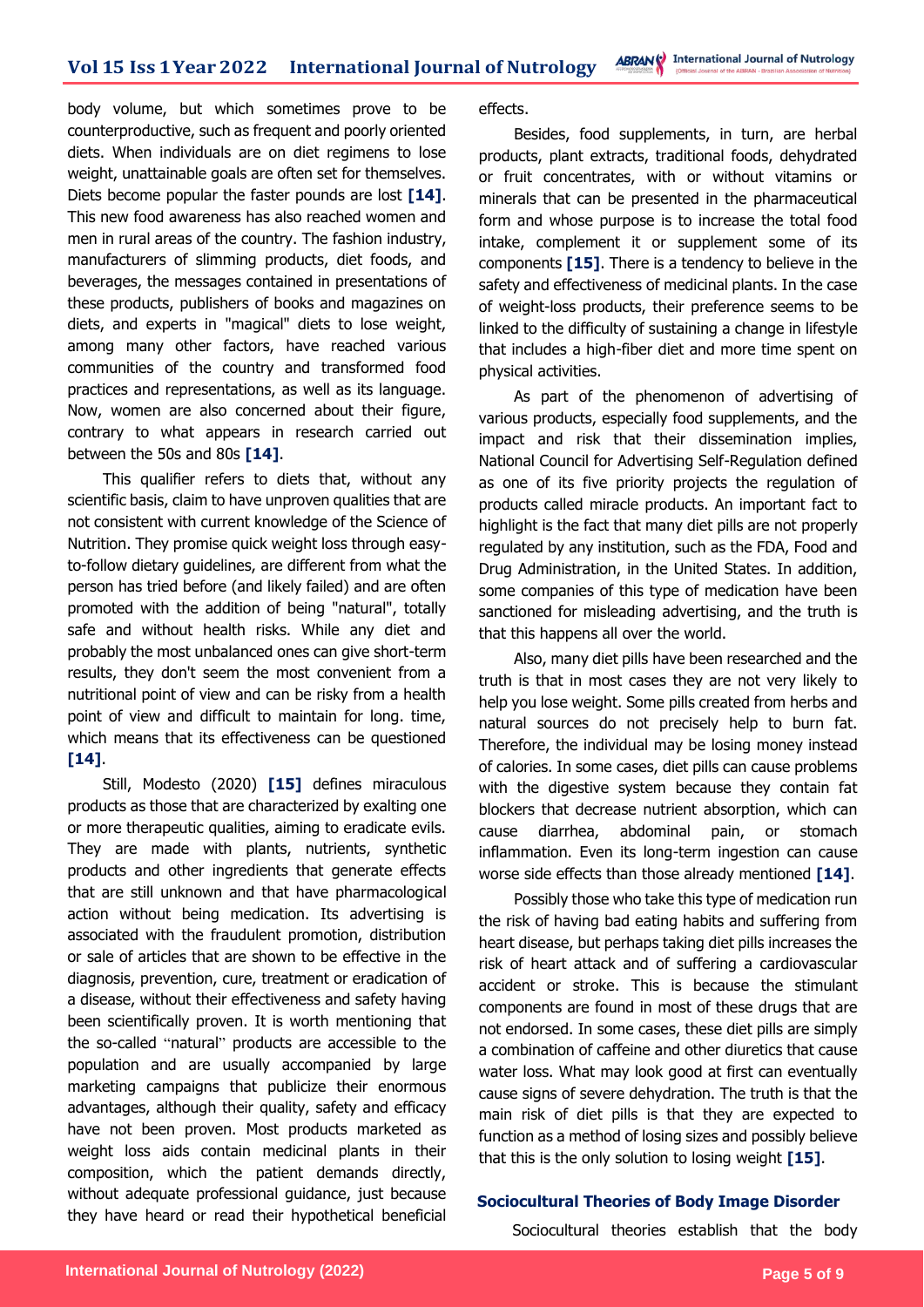aesthetic ideal proposed by society and disseminated by the media is internalized by most women in Western culture due to the high dependence between selfesteem and physical attractiveness. The prevailing body aesthetic ideal currently advocates that "being beautiful is equal to being thin", which is often biogenetically difficult to achieve, facilitating the discrepancy between real and ideal body size, generating body dissatisfaction. Thus, internalization acts as a central component in the development of body dissatisfaction that occurs early in some girls **[9]**.

During the last 50 years, socioeconomic and nutritional conditions have changed dramatically in all industrialized countries. As a result, there has been a sharp increase in the prevalence of obesity. Simultaneously, social and cultural pressures to maintain a slim body silhouette have increased significantly. These social pressures are based on the exercise of body control favored by a wide range of diet products, gyms, and countless weight loss methods, which are persistently offered in the market. The shift, therefore, from a willingness to keep the line to an eating disorder is very subtle and pervasive **[9]**. After the second half of the 20th century, the notion of "modern woman", white, executive, and avant-garde, emerged. The precept of freedom, saving time and technological access was configuring this profile, in addition to personal identity, posture, and social condition, which became institutionalized as a norm, producing unreal bodies, where women's boundaries between the natural and the artificial are confused. A clear example of this fiction is the almost childlike size of women's clothing.

## **Factors Related to Body Image Disorders in Eating Disorders**

Changing the perception of body figures in eating pathologies involves several biopsychosocial aspects. Sociocultural factors constitute one of the fundamental aspects in the development of bodily stereotypes. Among the inherent attributes that society and culture possess are fundamental: 1) The cultural model of beauty in our contemporary Western society; 2) aesthetic standards; 3) Social class; 4) The world of modeling; 5) The media; 6) Advertising and 7) The narcissistic cult of the body **[16]**.

Human culture, characterized by a vertiginous development of communication and consumption, seems to favor the constant bombardment of advertising messages aimed at creating, exhibiting, and perpetuating an ideal archetype of beauty that must be achieved. A social environment was formed in which the physical aspect is constantly evaluated, to the detriment of other spiritual and/or intellectual attributes. The coercion of the media is so ambiguous - because it confuses and overlaps the concepts of beauty and success, and at the same time so powerful that it is very difficult to ignore it; above all, for those women who belong to the so-called risk groups, in which the slender body stands out, such as models, gymnasts, dancers, adolescent women and young adults **[16]**.

The disturbing and sustained increase in eating disorders appears to be related to a society in which the body is used as a passport to social status, and the slim figure is positively valued as synonymous with success, power, value, attractiveness, and intelligence. At the same time, our culture negatively equates fat with disease, ugliness, laziness, deficiency, and inefficiency, and discriminates against overweight or obese individuals. Implicitly and explicitly, the message is transmitted building the notion of thinness as an axiomatic, authentic and irrefutable value, as its main objective, as a body model to be pursued - often in anorectic and bulimic patients at all costs -, becoming thus an overrated transcendental idea. In other words, being slim is being a competent, self-sufficient modern woman. On the contrary, not being thin, gaining weight, losing control of weight, means failure, lacking the ability to please, to achieve the proposed goals, and to be successful **[16]**.

In the view of Costa (2009) **[3]**, a greater degree of urbanization seems to increase the probability of an eating disorder, as it would lead to greater exposure to the ideal of thinness by the media, as it promotes changes in eating habits, sedentary lifestyle and a greater number of overweight and obese people. Aesthetic stereotypes tend to spread downwards in complex societies, that is, from the upper to the lower classes. In more developed societies, there is an inverse relationship between social class and obesity. Silva (2011) **[17]** found that 11.6% of the lower-class female adolescent population was obese, while in the upperclass it was only 5.4%. In this context, it is highlighted that the relevance of appearance and the ideal of thinness- previously considered exclusive to the upper classes - came to occupy a fundamental place at all socioeconomic levels.

Traditionally, it was believed that eating disorders were limited to a group of young, white women, belonging to a high social class, living in rich countries, a phenomenon that has been denied by the growing number of reports of these pathologies in developing countries and different ethnic groups. The field of fashion, including seamstresses, stylists and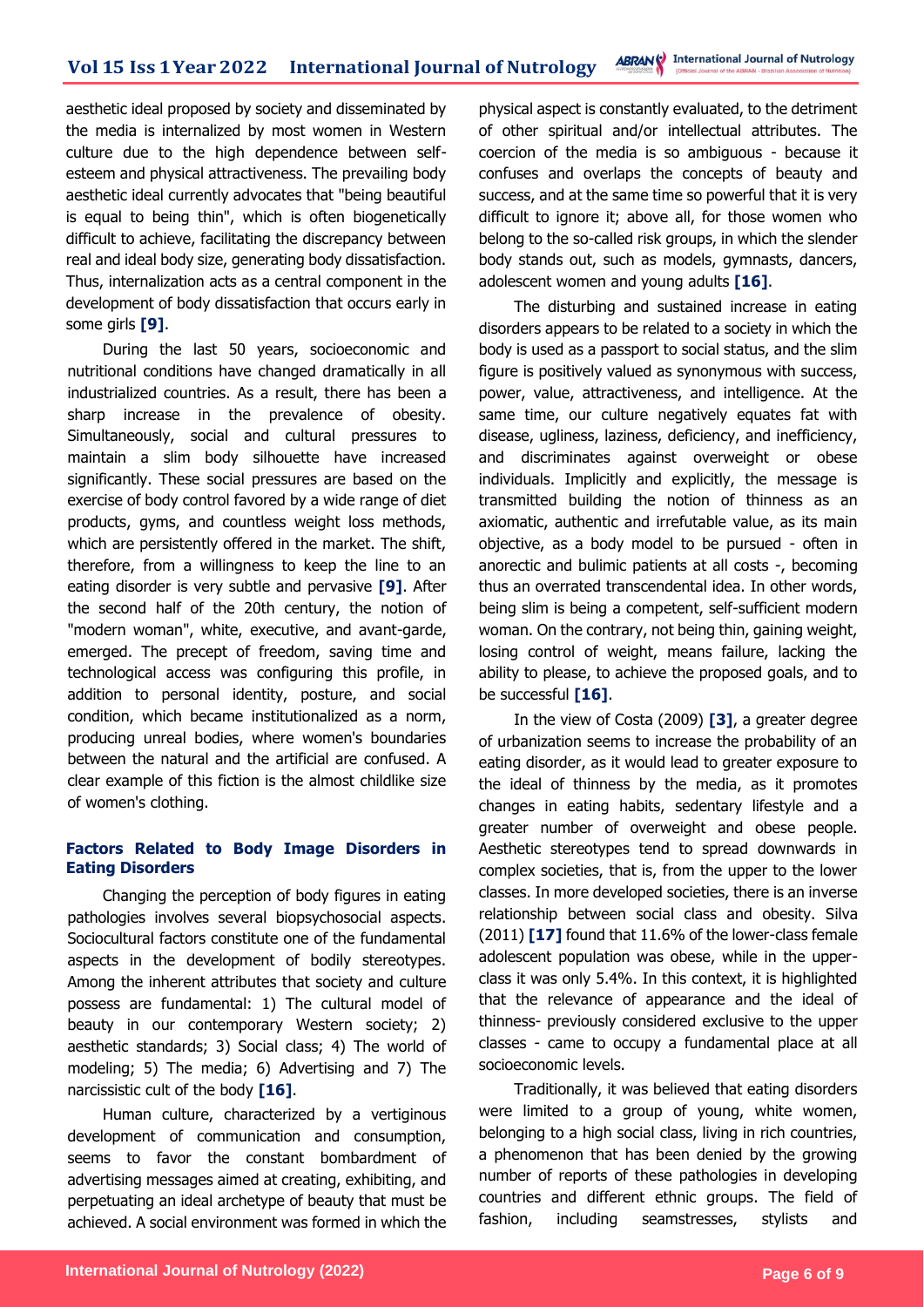seamstresses, plays an important role in women's concern with revealing or hiding the body. The models are protagonists in the dissemination and exhibition of the predominant patterns of body silhouettes, which massively affect adolescents and young people in particular. Experts point out that between 20% and 30% of these girls suffer from eating disorders. The socalled supermodels currently represent a paradigm of autonomy, social success and self-determination, versatility and versatility, arising from the use of the body, which also has implications for gender relations **[18]**. In his study on this topic, Takahashi (2020) reviewed the weight and height of models, candidates and winners of the Miss America pageant from 1959 to 1978 and found not only a decrease in weight of 3.4 kg, but also in dimensions. of breasts and hips. Furthermore, she replicated this study and deduced that weights not only decreased between 1979 and 1988, but that they are between 13% and 19% below normal healthy weight.

### **The Media and the Culture of the Image**

The media promotes an ideal of thinness that generates body dissatisfaction. The standards of beauty disseminated by these women and by social life seem to have a shocking effect on women. Television seems to be the means of communication with the greatest impact on the dissemination of values and standards related to the aesthetics of thinness. In her study, Damasceno (2010) **[10]** addressed the characteristics of men and women who appeared on television for one month (139 men and 82 women), finding that 69% of women entered the classification of "very thin" which only it happened in 17.5% of the men who appeared on the screen. To obese television, men constituted 25.5% and women 5%. On the other hand, 35% of women were under 26 years old, while in the case of men only 16% were of that age. Therefore, the model provided by television is that of the extremely thin and young woman.

Media images reinforce an ideal dichotomously qualifying it as acceptable or unacceptable: the fat/thin, the beautiful/the ugly, the modern and the obsolete, the appropriate and the inappropriate, the feminine and the masculine, etc., and that often affects self-esteem, as well as cinema, photography, reports on weight-loss methods help to determine the state of opinion and body evaluation. Gonçalves' (2013) **[19]** research on biological, familial, and psychological contributions to the onset of eating disorders places a significant responsibility on advertising for its potential impact on establishing identification models.

In this sense, we analyzed the advertising related to thinness, published in 10 women's magazines with great circulation in Spain, and observed that one in four advertisements directly or indirectly invited people to lose weight. Another study showed that only 9% of commercials bring a direct message about beauty, but many of them implicitly emphasize its importance and, in particular, the feminine, especially girls and women **[19]**. Another analysis found that 56% of commercials aimed at young women on television and 57% in women's and fashion magazines talked about beauty. In this sense, these authors mentioned research from the period (2005-2011) that highlighted that women's magazines contained 10.5 times more articles related to diet and weight loss than men's magazines.

### **The Narcissistic Cult Of The Body**

Some authors point to the narcissistic obsession with the body aimed at aestheticism and consumption. Thus, the body itself became a symbol of status, youth, health, energy and mobility as it was disciplined by proper diet and exercise. Currently, perfect body control is achieved through the promotion of self-control and discipline, cultivated mainly in the areas of nutrition, physical exercise and sports, aesthetic care and sexuality. The relevance attributed to the body is mainly reflected through the media, the world of entertainment, leisure, sport and advertising, instances that attribute to it certain qualities such as youth, beauty, a sense of hygiene, seduction and sporty appearance and that usually is discordant and far from usual **[19]**.

Cosmetology and cosmetic surgery - favoring the emergence of increasingly frequent body dysmorphic disorders - are becoming more and more widespread. Furthermore, there are now many different food products, in addition to the enormous proliferation of technologies and diets. In addition, physical exercise has given rise to an entire industry - very profitable with devices, various techniques, videos, clothing and additional treatments. Likewise, a self-esteem is cultivated, highly focused on work, performance and production. At the end of the 20th century and beginning of the 21st century, the fantasy and sensuality of the female body are promoted through tattoos, piercings - a technique that transforms parts of the body into erotic and aggressive jewelry; the brandthe burning iron-marked skin, procedures that involve, by a kind of masochistic pleasure, self-punishment or a form of protest **[2]**.

Today, the manipulation of the body has become more compulsive and institutionalized as a norm,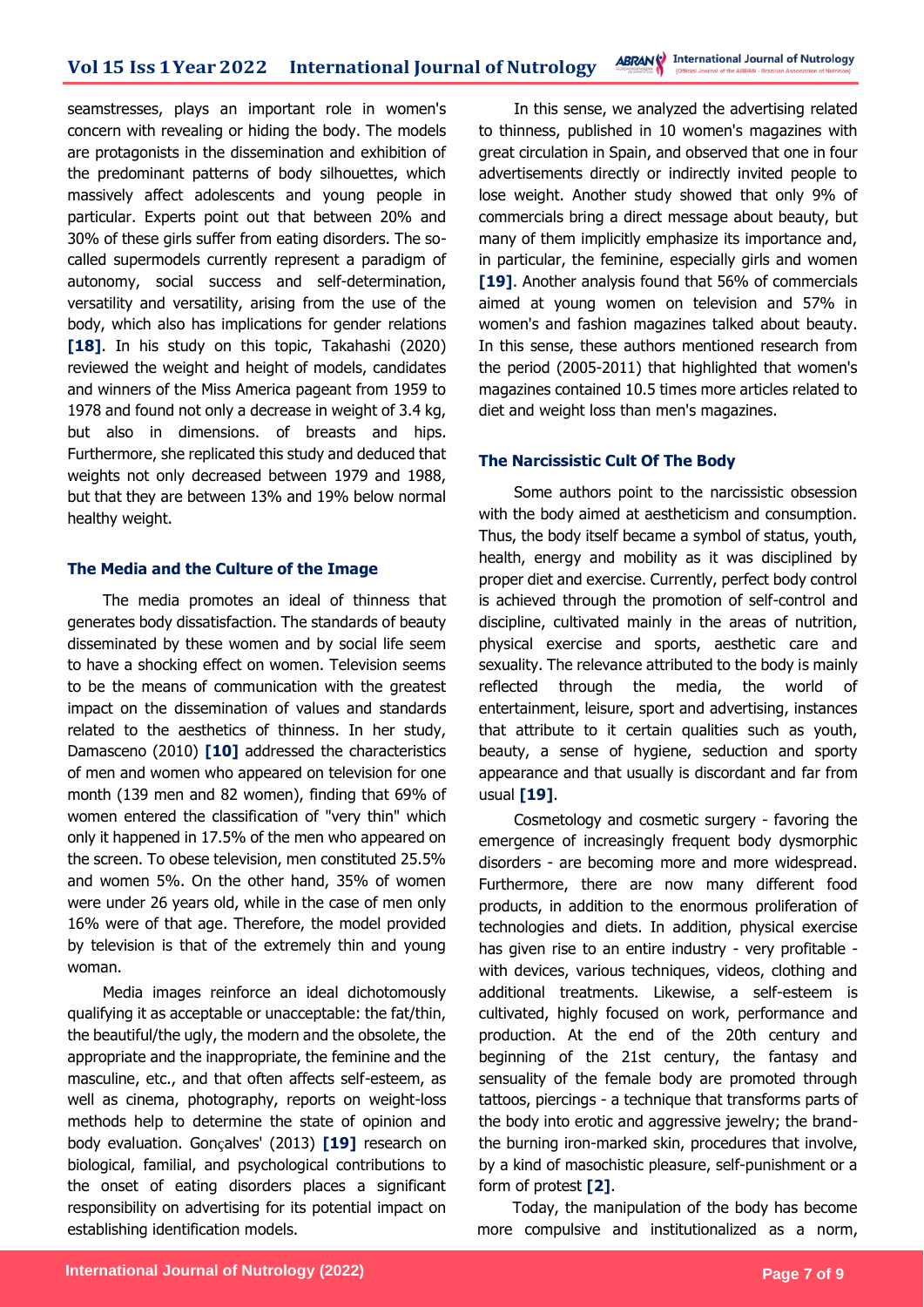producing unreal bodies with totally blurred boundaries between what is natural and what is not. These unrealities are manifested in almost child-sized clothes for an eternally adolescent body, and in the cyborg body, - a cybernetic organism, a hybrid of machine and organism, a creature of social reality as well as fiction manipulated, intervened, transformed, computerized, in that growth or aging is not noticed, that it follows the trends of globalization and that places us in the aesthetic categories of ugliness, the grotesque 40 and the cartoonist **[2]**.

## **Conclusion**

The forms of historical configuration of the body are evidenced in the imaginaries and social representations, not corresponding to a single concept because they are the result of a social production oriented towards associating a state of affairs; realities, situations and contexts, which make the concepts of the body divergent and polysemic, although the imaginary as a subjective construction assumes its validity in the social representations where its objectivity is materialized. In the remotely controlled and screened society of the spectacle, the constitution of woman as an object should not surprise us. Object of contemplation constructed, on and around his body, by the media and social networks that act as generating instances of new imaginaries and social representations, as the research subjects say, due to the constant "bombing" that saturates our society. The problem arises when utopian and unattainable canons are established and are beyond perfection. All of this can cause the desire to become that image that we use as telos of our vital action or our vital project, to bring out the pathology or disease constructed from hegemonic discourses. The professionals' body perception appears determined and informed from a visual imaginary, which guides a perception that oscillates between the body as a structure absent from the professionals' perception, and the body reduced to an unattainable image, pattern or rate. Something that is not touched, that is taboo and sin; something that defines us, but beyond the real, something situated on the utopian levels of the human being, something without a place. Thus, we find the body as a physical, biological, medicalized structure, that is, the body as an object; vis-à-vis the body as a social construction mediated by the action of the media and which makes the body an identity and individual problem for people (more precisely for women). It is concluded that all of this generates the perception that there is a feeling of malaise inherent in women's psychology, a feeling of malaise caused by their body,

which can make some people feel like reversing the advance of the clock, to get your body fades or the possibility of living without any body, to finally disappear from yourself.

### **Acknowledgement**

Not applicable.

## **Funding**

Not applicable.

## **Data sharing statement**

No additional data are available.

## **Conflict of interest**

The authors declare no conflict of interest.

### **About the license**

© The author(s) 2022. The text of this article is open access and licensed under a Creative Commons Attribution 4.0 International License.

## **References**

- **1.** Monda M, Costacurta M, Maffei L, Docimo R. Oral manifestations of eating disorders in adolescent patients. A review. Eur J Paediatr Dent. 2021 Jun;22(2):155-158. doi: 10.23804/ejpd.2021.22.02.13. PMID: 34238008.
- **2.** Zimmer R, Methfessel I, Heiss L, Kovacs L, Papadopulos NA. Eating disorders: A neglected group of mental disorders in patients requesting aesthetic surgery. J Plast Reconstr Aesthet Surg. 2021 Nov 2:S1748-6815(21)00489-7. doi: 10.1016/j.bjps.2021.09.080. Epub ahead of print. PMID: 34799292.
- **3.** Costa JF. O vestígio e a aura: o corpo e consumismo na moral do espetáculo. Rio de Janeiro: Garamond, 2009.
- **4.** Bock AM. A adolescência como construção social: estudo sobre livros destinados a pais e educadores. Revista Semestral da Associação Brasileira de Psicologia Escolar e Educacional, São Paulo, v. 11, n. 1, p. 63-76, jan./jul. 2012.
- **5.** Foucault M. História da sexualidade: a vontade de saber. 20ª. ed. São Paulo: Edições Graal, 2010.
- **6.** Neto JGO. Triagem de transtornos alimentares em estudantes universitários na área da saúde. Revista Brasileira de Neurologia e Psiquiatria. Rio de Janeiro, 2016.
- **7.** Freitas S. et. al. Instrumentos para a avaliação